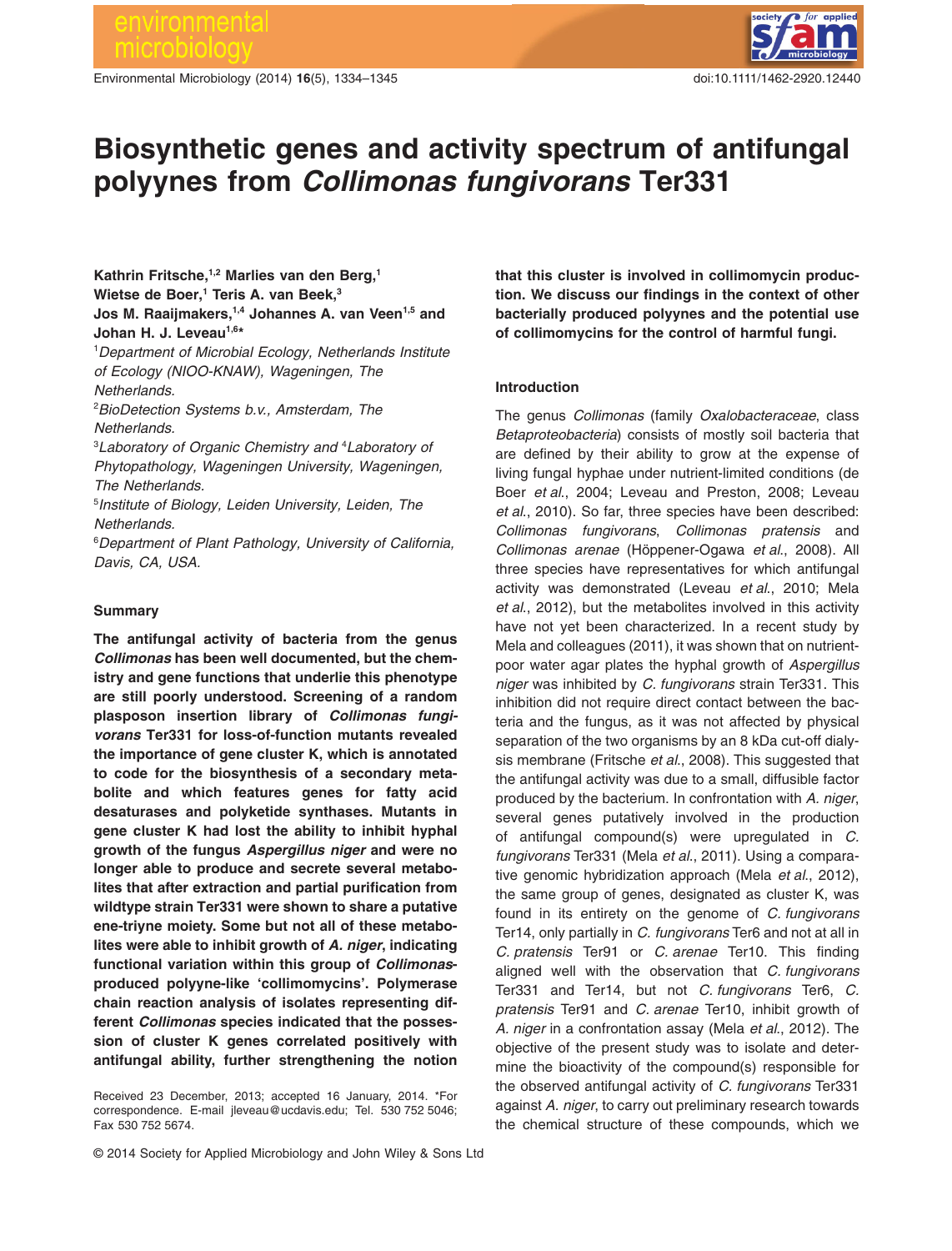refer to here as collimomycins, and to identify the genes that underlie the antifungal phenotype of Ter331.

# **Results**

On water–yeast agar supplemented with 2 mM *N*acetylglucosamine (WYA-Nag), *C. fungivorans* Ter331 inhibited hyphal growth of *A. niger* and induced branching and hyphal swelling (Fig. 1). Similar antagonistic activity was observed against *Aspergillus* spp. *westerdijkiae* and *versicolor*, *Penicillium* spp. *glabrum* and *chrysogenum* (see Supporting Information Fig. S1), as well as *Verticilium dahliae* JR2 race 1 and the oomycete pathogens *Saprolegnia parasitica* and *Phytophthora megakarya* CSAKO (not shown). In contrast, growth of the phytopathogens *Sclerotium rolfsii* H001, *Rhizoctonia solani*, *Fusarium oxysporum* f. sp. *asparagi*, *F. solani*, *Botrytis cinerea* B05.10, *Gaeumannomyces graminis*, *Geotrichum candidum*, *Alternaria brassicicola*, *Penicillium expansum* and the oomycete *Pythium ultimum* was not inhibited by *C. fungivorans* Ter331 under these conditions.

We tested 36 other *Collimonas* strains in the confrontation assay with *A. niger* (Table 1). From this analysis, it became apparent that the antifungal activity was unique to members of *C. fungivorans* subgroup B, which includes Ter331 and which was defined previously (Höppener-Ogawa *et al*., 2008) based on BOXpolymerase chain reaction (PCR) fingerprint patterns of 42 *Collimonas* isolates. Only two strains from this subgroup B (out of 14 strains tested) were unable to inhibit *A. niger*. As we will show below, these isolates (i.e. SO 30 and SO 115) also lacked one or more cluster K genes, suggesting the involvement of these genes in the fungistatic phenotype. None of the *C. fungivorans* subgroup C strains (*n* = 4), including *C. fungivorans* type strain Ter6, was active against *A. niger*, and neither were any of the tested *C. arenae* (*n* = 4) or *C. pratensis* (*n* = 15) strains. The non-collimonad control *Pseudomonas protegens* Pf-5 also did not inhibit hyphal growth of *A. niger*.

# *Identification and genomic characterization of* C. fungivorans *mutants with reduced antifungal activity*

We used WYA-Nag in a medium-throughput setup (see *Experimental procedures*) to test a total of 3300 random plasposon mutants of *C. fungivorans* Ter331 for reduced activity against *A. niger*. Six such mutants were identified and selected for further analysis. Two (8G9 and 13E12) were tested and confirmed to be impaired in halting the hyphal growth of not only *A. niger*, but also all other fungi and oomycetes whose growth was affected negatively by wildtype *C. fungivorans* Ter331 under the same conditions (see Supporting Information Fig. S1).

In three mutants (10E11, 14C11 and 14G4), the plasposon insertions were mapped to genes involved in amino acid biosynthesis. Mutant 10E11 carried the plasposon in gene Cf\_2563 (CFU\_2502), which codes for the large chain of carbamoyl-phosphate (CP) synthetase, an enzyme that provides CP as precursor for the biosynthesis of arginine and pyrimidine (Holden *et al*., 1999). In mutant 14G4, the plasposon insertion was positioned in gene Cf\_3833 (CFU\_3751), which codes for 5-enolpyruvylshikimate-3-phosphate synthase, the penultimate enzyme in the shikimate pathway. The end-product



the absence (left) or presence (right) of *C. fungivorans* Ter331 on WYA-Nag agar. Scale bars in the bottom photographs represent approximately 20 μm.

© 2014 Society for Applied Microbiology and John Wiley & Sons Ltd, *Environmental Microbiology*, **16**, 1334–1345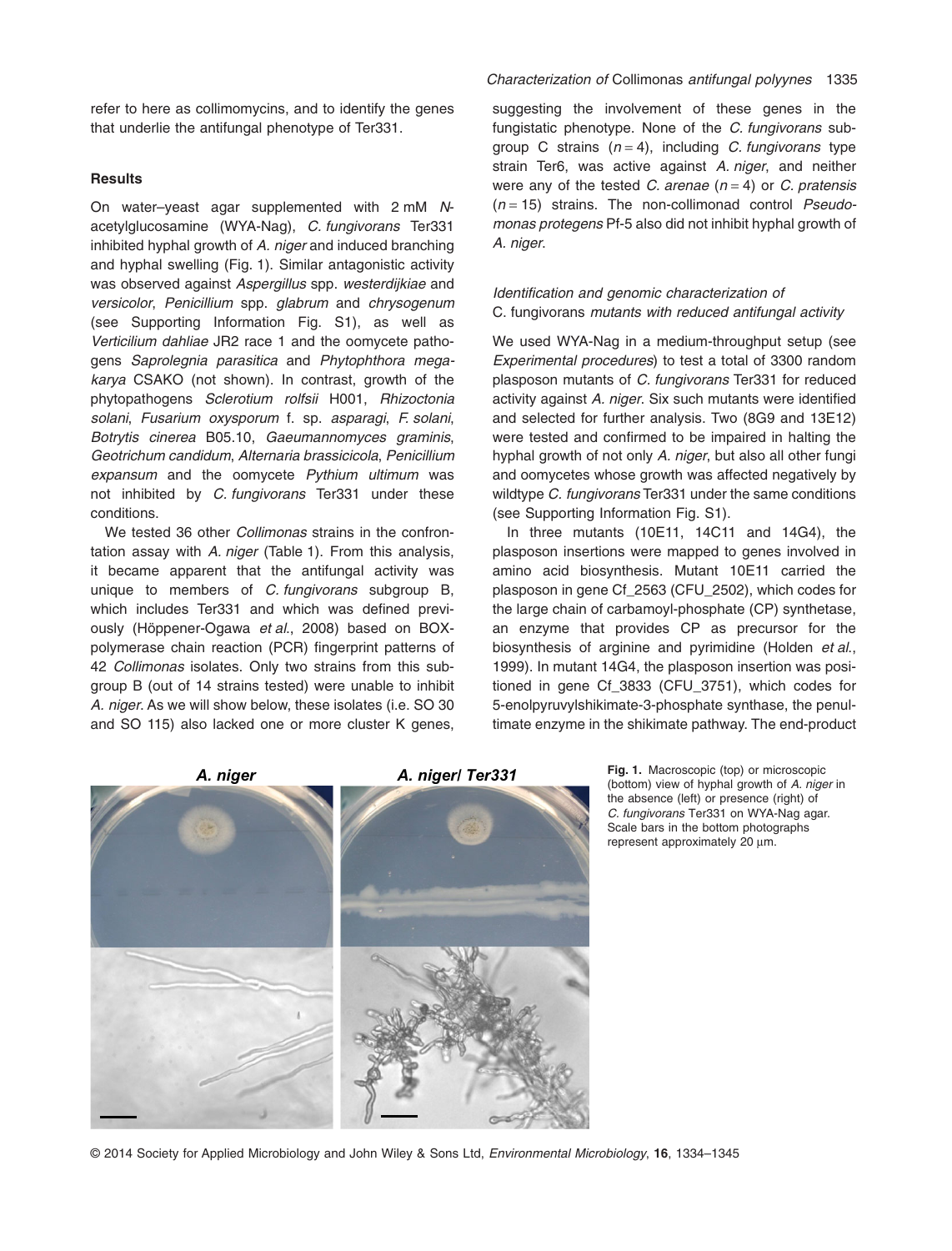# 1336 *K. Fritsche* et al*.*

**Table 1.** Inhibition of *A. niger* by *Collimonas* strains and PCR detection of cluster K genes.

| Collimonas species and subgroup | Strain number |                | $LMG^b$ | Inhibition of<br>A. niger | <b>PCR</b><br>1133 <sup>a</sup> | <b>PCR</b><br>1138 <sup>a</sup> | <b>PCR</b><br>1139a      | <b>PCR</b><br>$1141^a$   |
|---------------------------------|---------------|----------------|---------|---------------------------|---------------------------------|---------------------------------|--------------------------|--------------------------|
| C. fungivorans subgroup B       | Ter           | 331            |         | $\boldsymbol{+}$          | $^+$                            | $^{+}$                          | $^{+}$                   | $\qquad \qquad +$        |
|                                 | Ter           | 165            |         | $^{+}$                    | $^{+}$                          | $^{+}$                          | $^{+}$                   | $^{+}$                   |
|                                 | Ter           | 228            | 23972   | $^{+}$                    | $^{+}$                          | $\ddot{}$                       | $^{+}$                   | $^{+}$                   |
|                                 | Ter           | 266            | 23971   | $\! +$                    | $\! +$                          | $^{+}$                          | $^{+}$                   | $^{+}$                   |
|                                 | Ter           | 299            |         | $\! +$                    | $\! +$                          | $^{+}$                          | $^{+}$                   | $^{+}$                   |
|                                 | Ter           | 14             |         | $^{+}$                    | $^{+}$                          | $^{+}$                          | $^{+}$                   | $^{+}$                   |
|                                 | SO            | 6              |         | $\ddot{}$                 | $\ddot{}$                       | $\ddot{}$                       | $^{+}$                   | $\ddot{}$                |
|                                 | SO            | $\overline{7}$ |         | $^{+}$                    | $^{+}$                          | $^+$                            | $^{+}$                   | $^{+}$                   |
|                                 | SO            | 8              |         | $^{+}$                    | $^{+}$                          | $+$                             | $^{+}$                   | $\ddot{}$                |
|                                 | SO            | 9              |         | $^{+}$                    | $\ddot{}$                       | $^{+}$                          | $\ddot{}$                | $^{+}$                   |
|                                 | SO            | 30             |         | $\overline{\phantom{0}}$  | $\qquad \qquad -$               | n.t.                            | n.t.                     | n.t.                     |
|                                 | SO            | 114            |         | $\ddot{}$                 | $^{+}$                          | $\ddot{}$                       | $^{+}$                   | $\qquad \qquad +$        |
|                                 | SO            | 115            |         | $\overline{\phantom{0}}$  | $^{+}$                          | $\overline{\phantom{0}}$        | $\qquad \qquad -$        | -                        |
|                                 | SO            | 147            | 23973   | $\qquad \qquad +$         | $^{+}$                          | $^{+}$                          | $\qquad \qquad +$        | $^{+}$                   |
| C. fungivorans subgroup C       | Ter           | $6^{\top}$     | 21973   |                           | $\ddot{}$                       | $\overline{\phantom{0}}$        | $\qquad \qquad -$        | -                        |
|                                 | Ter           | 166            |         | $\overline{\phantom{0}}$  | $\ddot{}$                       | $\overline{\phantom{0}}$        | $\qquad \qquad -$        | $\overline{\phantom{0}}$ |
|                                 | Ter           | 330            |         | $\overline{\phantom{0}}$  | $\ddot{+}$                      | L,                              | $\overline{\phantom{0}}$ |                          |
|                                 | Ter           | 300            |         | -                         | $^{+}$                          | $\overline{\phantom{0}}$        | $\overline{\phantom{0}}$ |                          |
| C. arenae                       | Ter           | $10^T$         | 23964   | $\overline{\phantom{0}}$  | $\equiv$                        | $\overline{\phantom{0}}$        | $=$                      |                          |
|                                 | Ter           | 146            |         |                           | $\equiv$                        | $\overline{\phantom{0}}$        | $=$                      |                          |
|                                 | Ter           | 252            |         |                           |                                 | $\overline{\phantom{0}}$        | $\overline{\phantom{0}}$ |                          |
|                                 | Ter           | 282            | 23966   |                           | $\overline{\phantom{0}}$        | $+/-$                           | -                        |                          |
| C. pratensis                    | Ter           | $91^T$         | 23965   | $\overline{\phantom{0}}$  | $\overline{\phantom{0}}$        | $\overline{\phantom{0}}$        | $\qquad \qquad -$        |                          |
|                                 | Ter           | 227            |         | $\overline{\phantom{0}}$  |                                 | $\overline{\phantom{0}}$        | $\overline{\phantom{0}}$ |                          |
|                                 | Ter           | 90             |         |                           | $\overline{\phantom{0}}$        | $\overline{\phantom{0}}$        | $=$                      |                          |
|                                 | Ter           | 118            |         | L.                        |                                 | -                               | $=$                      |                          |
|                                 | Ter           | 113            |         |                           |                                 | $\overline{\phantom{0}}$        | $\overline{\phantom{0}}$ |                          |
|                                 | Ter           | 291            | 23970   | $\overline{\phantom{0}}$  |                                 | $\overline{\phantom{0}}$        | $\qquad \qquad -$        |                          |
|                                 | SO            | 31             |         | $\overline{\phantom{0}}$  |                                 | n.t.                            | n.t.                     | n.t.                     |
|                                 | SO            | 32             |         | -                         | $\overline{\phantom{0}}$        | n.t.                            | n.t.                     | n.t.                     |
|                                 | SO            | 85             |         |                           | $\overline{\phantom{0}}$        | n.t.                            | n.t.                     | n.t.                     |
|                                 | SO            | 108            |         |                           | $\overline{\phantom{0}}$        | n.t.                            | n.t.                     | n.t.                     |
|                                 | SO            | 110            |         |                           | $\overline{\phantom{0}}$        | n.t.                            | n.t.                     | n.t.                     |
|                                 | SO            | 111            | 23968   |                           | $\overline{\phantom{0}}$        | n.t.                            | n.t.                     | n.t.                     |
|                                 | SO            | 113            |         |                           |                                 | n.t.                            | n.t.                     | n.t.                     |
|                                 | SO            | 117            |         |                           |                                 | n.t.                            | n.t.                     | n.t.                     |
|                                 | SO            | 195            |         | -                         | $\qquad \qquad -$               | n.t.                            | n.t.                     | n.t.                     |
| P. protegens                    | Pf-5          |                |         |                           | $+$                             | $\overline{\phantom{0}}$        | $\equiv$                 | $\qquad \qquad -$        |

**a.** +, PCR product with the same size as that of Ter331; -, no PCR product, +/-, weak PCR product. n.t., not tested.

**b.** Catalog number in the BCCM/LMG Bacteria Collection.

of this pathway is chorismate, which serves as substrate for the biosynthetic pathway of the aromatic amino acids phenylalanine, tyrosine and tryptophan (Herrmann, 1999). In mutant 14C11, the plasposon localized to gene Cf\_752 (CFU\_0701), which codes for the amidotransferase component of anthranilate synthase, an enzyme that converts chorismate to anthranilate as part of the tryptophan biosynthetic pathway.

For the other three mutants (8G9, 13E12 and 28A12), plasposon insertion sites were located in proximity to each other and within or close to the previously identified gene cluster K (Mela *et al*., 2011) on the Ter331 genome (Fig. 2). Genes in this cluster (Cf\_1128–1142; see Supporting Information Table S1) were previously shown to be upregulated in confrontation of *C. fungivorans* Ter 331 with *A. niger* (Mela *et al*., 2011). The insertion in mutant 13E2 disrupted gene Cf\_1135, which codes for a protein annotated as a fatty acid CoA ligase. Cf\_1135 is the first gene in a predicted operon of seven, with three genes (Cf\_1134, Cf\_1133 and Cf\_1131) coding for fatty acid desaturases. In this operon, gene Cf\_1132 is predicted to code for a putative acyl carrier protein (ACP), Cf\_1130 for a hydrolase and Cf\_1129 for a rubredoxin-type protein.

In mutant 8G9, the plasposon insertion was located upstream of Cf\_1141, which encodes a 3-oxoacyl ACP synthase, and within gene Cf\_1143, which codes for a LysR-type regulator and forms a predicted operon with gene Cf\_1144, annotated as coding for a major facilitator superfamily (MFS) transporter. The latter showed resemblance to another MFS protein encoded by cluster K, i.e. the predicted product of gene Cf\_1136. This gene was annotated as coding for a drug resistance transporter, with similarity to FarB of *Neisseria gonorrhoea*, which has been shown to confer resistance against antibacterial fatty acids (Lee and Shafer, 1999). Cf\_1136 forms a predicted operon with three other genes, coding for a fatty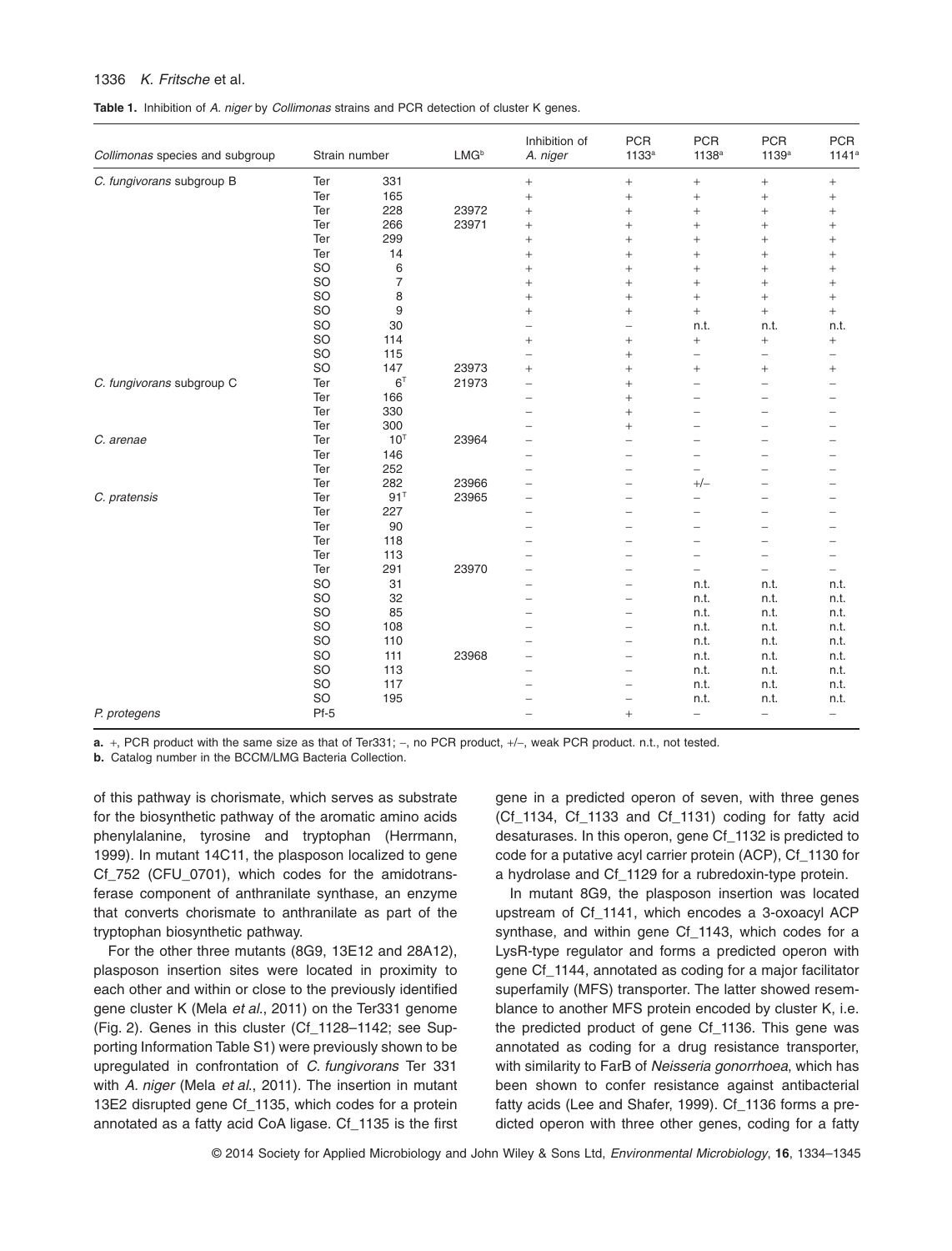

**Fig. 2.** A. Graphical representation of cluster K and surrounding genes on the *C. fungivorans* Ter331 genome. Genes are labelled according to the naming convention established in Mela and colleagues (2011) and Mela and colleagues (2012). For example, the gene labelled 1135 corresponds with gene Cf\_1135 in these papers. Genes for which the label is underlined are part of gene cluster K: genes in this cluster were upregulated during confrontation of *C. fungivorans* Ter331 with *A. niger* (Mela *et al*., 2011). Gene colours indicate predicted function (see Supporting Information Table S1). Arrowed lines above the genes indicate operonic organization, as predicted by FgenesB [\(http://www.softberry.com\)](http://www.softberry.com). Black arrow heads indicate the plasposon insertion sites in mutants 13E12, 8G9 and 28A12. B. Also shown are orthologous regions from the genomes of *B. vietnamiensis* G4 (gene accession numbers Bcep1808\_. . . .), *Burkholderia* sp. KJ006 (MYA\_. . . .), *B. ambifaria* IOP40-10 (BamIOP4010DRAFT \_. . . .) and MEX5 (BamMEX5DRAFT\_. . . .), *B. gladioli* BSR3 (bgla\_1g20. . .), *Streptomyces* sp. Mg1 (SSAG\_033. .), and *P. protegens* Pf-5 (PFL\_026. .) and CHA0 (PFLCHA0\_c02. . .).

acid desaturase (Cf\_1139), a Rieske-type oxygenase (Cf\_1138) and a hypothetical protein (Cf\_1137) respectively. In mutant 28A12, the plasposon was located upstream of gene Cf\_1145a, which codes for yet another fatty acid desaturase and forms a predicted operon with gene Cf\_1145 with unknown function.

The content and synteny of gene cluster K and its flanking regions appeared to be conserved to various degrees in several other bacterial genomes (Fig. 2B). In *Burkholderia vietnamiensis* G4, *Burkholderia* sp. KJ006 and *Burkholderia ambifaria* IOP40-10 and MEX5, we found a near-complete orthologous version of cluster K. Only part of the cluster (Cf\_1135-Cf\_1141) was identified in the genomes of *Burkholderia gladioli* BSR3, *Streptomyces* sp. Mg1 (accession number DS570401) and *P. protegens* Pf-5 (Paulsen *et al*., 2005; Loper *et al*., 2012) and *P. protegens* CHA0. In the two *Pseudomonas* genomes, the Cf\_1131 and Cf\_1130 orthologues occur fused into a single gene. *Pseudomonas protegens* Pf-5 is well known for its antifungal activity (Loper and Gross, 2007). Recently (Hassan *et al*., 2010), genes PFL\_0261– 0268 of Pf-5 (orthologous to Cf\_1135-1129) were identified as belonging to a novel orphan gene cluster for which the metabolic product, designated compound B, is yet unknown.

To further substantiate the claim that cluster K genes are involved in the antifungal activity of *Collimonas*, we designed and used degenerate primers to amplify and detect orthologues of genes Cf\_1133, Cf\_1138, Cf\_1139 and Cf\_1141 in the genomes of our *Collimonas* culture collection. The results of the PCR analysis are presented in Table 1. The possession of all four genes correlated perfectly with the ability of *Collimonas* strains to inhibit *A. niger* in a confrontation assay. Conversely, the absence of one or more of these four genes (i.e. in *C. fungivorans* subgroup B strains SO 30 and 115, in all *C. fungivorans* subgroup C strains, and in all *C. arenae* and *C. pratensis* strains) correlated with the inability to inhibit *A. niger*. As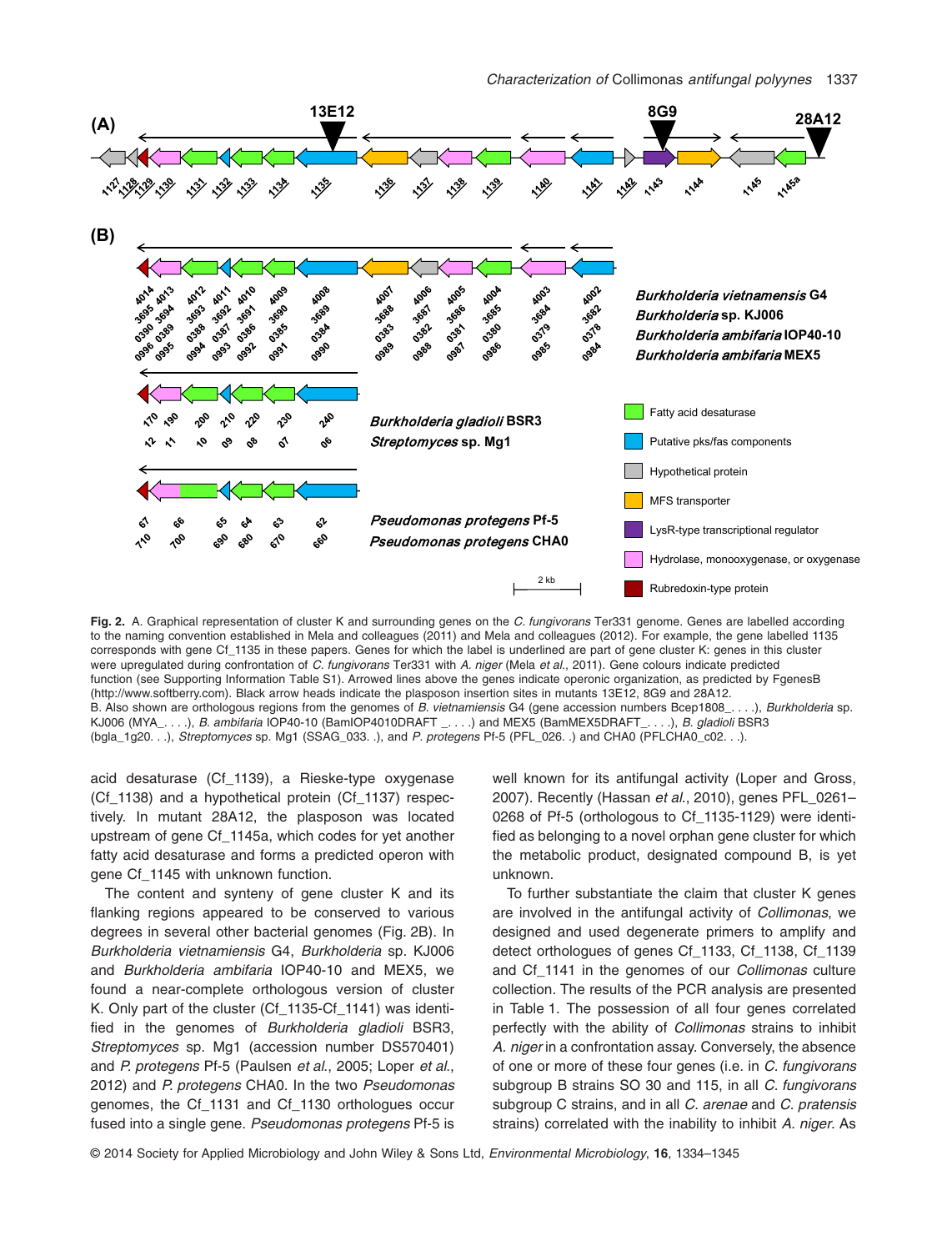

**Fig. 3.** Antifungal activity screening of extracts from *C. fungivorans* Ter331, its Rif-resistant derivative Ter331R3 and mutants 8G9, 13E12 and 28A12. Details are described in the section *Experimental procedures*, under the heading 'Extraction of antifungal compound(s) from *C. fungivorans* Ter331 and activity profiling'. In short, each well contained 1 ml of WYA-Nag agar, on which was deposited 5 μl of extract on a filter paper disc (right) opposite of a spore suspension of *A. niger* (left). Inhibition of fungal outgrowth was observed only with Ter331 and Ter331R, not with any one of the mutants or with the methanol (MeOH) control.

expected from its genomic context (Fig. 2), the noncollimonad control strain *P. protegens* Pf-5 carried an orthologue of Cf\_1133, but not Cf\_1138, Cf\_1139 or Cf\_1141. It was also not inhibitory towards *A. niger* (Table 1). In these respects, Pf-5 mimicked strains of *C. fungivorans* subgroup C, further suggesting the importance of Cf\_1138, Cf\_1139 and/or Cf\_1141 for antifungal activity of Ter331 and other *C. fungivorans* subgroup B strains.

# *Extraction of collimomycin(s)*

Extracts from WYA-Nag agar on which *C. fungivorans* Ter331 was grown were inhibitory to hyphal growth of

*A. niger*, whereas extracts from mutants 8G9, 13E12 and 28A12 grown under the same conditions were not (Fig. 3). Analysis by reversed-phase high-performance liquid chromatography (RP-HPLC) with diode array detection revealed the presence of specific peaks in the extracts from *C. fungivorans* Ter331, which were absent in the extracts obtained from mutant 13E12 (Fig. 4A) or mutant 28A12 (see Supporting Information Fig. S2). RP-HPLC fractions of wildtype Ter331 and mutant 13E12 extracts were collected, concentrated and tested for activity against *A. niger*. None of the 13E12 fractions showed antifungal activity, whereas two out of seven fractions of Ter331 did (Fig. 4B). By adopting a different elution gradient, a higher resolution of peaks was obtained (Fig. 5), and all five fractions containing one or more of the major peaks (a–h) showed a highly characteristic sawtoothshaped UV spectrum. With the mutant extracts, no such spectral patterns were ever found (not shown). This type of pattern is characteristic for polyynes, which are polyacetylenic compounds with alternating triple and single carbon–carbon bonds (Bohlmann *et al*., 1973). The observed UV spectral peaks (λ327/328, 306/307, 287/ 288, 271, 240/241 and 229/230 nm) closely resembled those of compounds that contain an ene-triyne moiety (–C=C–C≡C–C≡C–C≡C–), according to Bohlmann and colleagues (1973) (i.e. λ328, 307, 288, 271, 242 and 231 nm). While all five fractions showed this UV spectrum (Fig. 5B), only two were shown to be active against *A. niger*, namely fraction 3 (Fig. 5B, marked with \*, includes peaks c and d) and fraction 5 (Fig. 5B, marked with  $*$ , includes peaks f, q and h).

# **Discussion**

The only antimicrobial compound described to date for the genus *Collimonas* is violacein (Hakvag *et al*., 2009). Production of this purple pigment has been demonstrated for several other members of the *Oxalobacteraceae* and is believed to provide protection against protozoan predation (Matz *et al*., 2004). Here, we report the isolation, separation and partial characterization of a class of metabolites from *C. fungivorans* Ter331, some of which show antifungal activity. These metabolites, which we collectively refer to as collimomycins, shared a characteristically shaped UV spectrum suggesting an ene-triynebased moiety, i.e. featuring multiple conjugated C≡C bonds. Such acetylenic compounds occur in a wide structural variety in nature, and their production has been described for plants, fungi, marine sponges and bacteria (Dembitsky, 2006; Minto and Blacklock, 2008; Abraham, 2010). Many have bioactive properties, such as antibacterial, cytotoxic, herbicidal and/or antifungal activities (Shi Shun and Tykwinski, 2006; Abraham, 2010). The best studied bacterial polyynes so far are the ene-diyne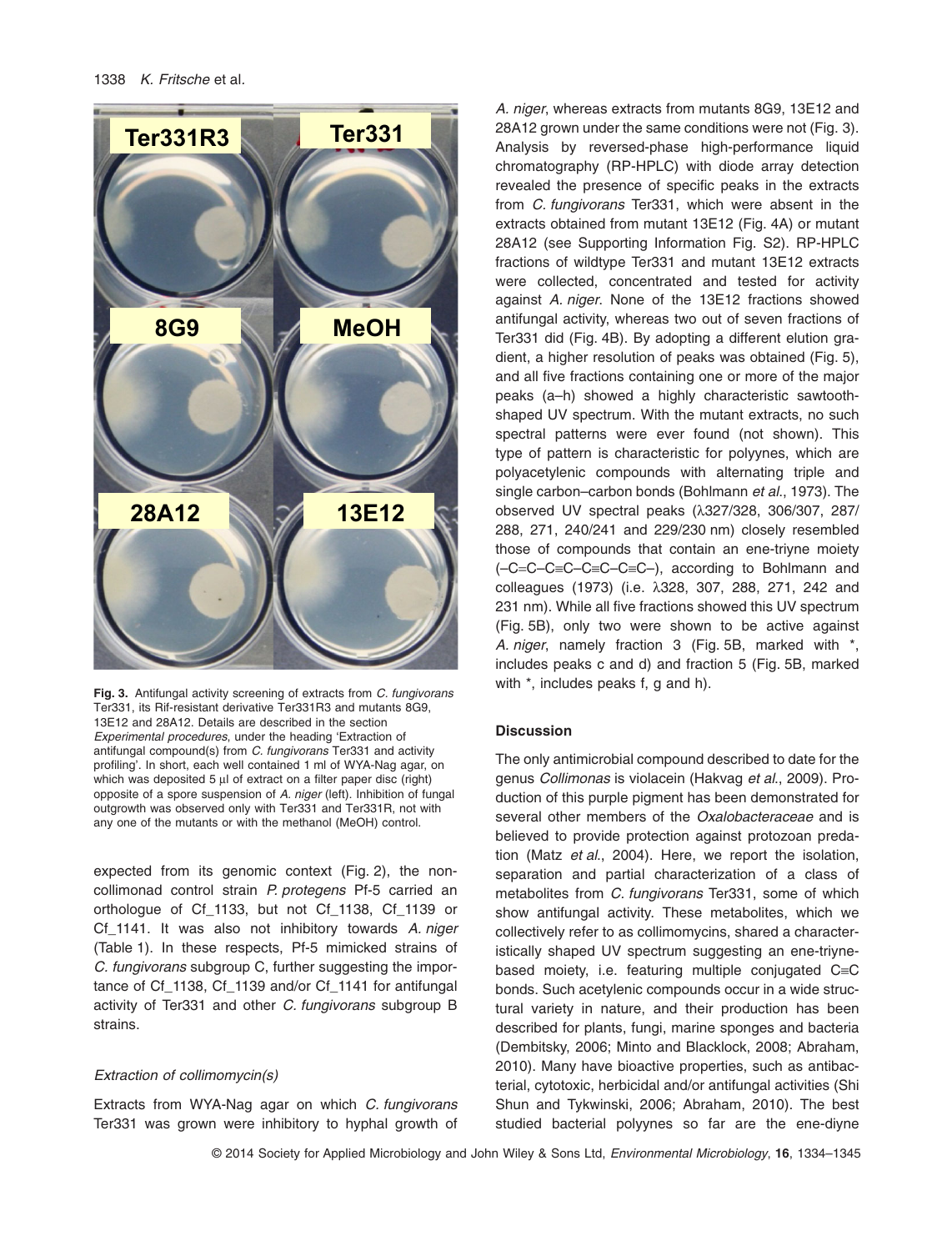

**Fig. 4.** A. Aligned HPLC profiles of methanol extracts from *C. fungivorans* Ter331 and mutant 13E12. Gradient used was 0–100% acetonitrile over a period of 30 min. Peak labels are a through h, and correspond to peak labels in Fig. 5.

B. Antifungal activity screening of seven 5 min fractions collected for both *C. fungivorans* Ter331 (top row) and mutant 13E12 (bottom row) extracts. Assay was done in the same way as shown in Fig. 3. Antifungal activity was observed only in the two fractions that are boxed by the black rectangle.

C. Blow-up of the two wildtype wells that are shown boxed in panel B, as well as of the two corresponding wells for mutant 13E12 extract showing loss of activity.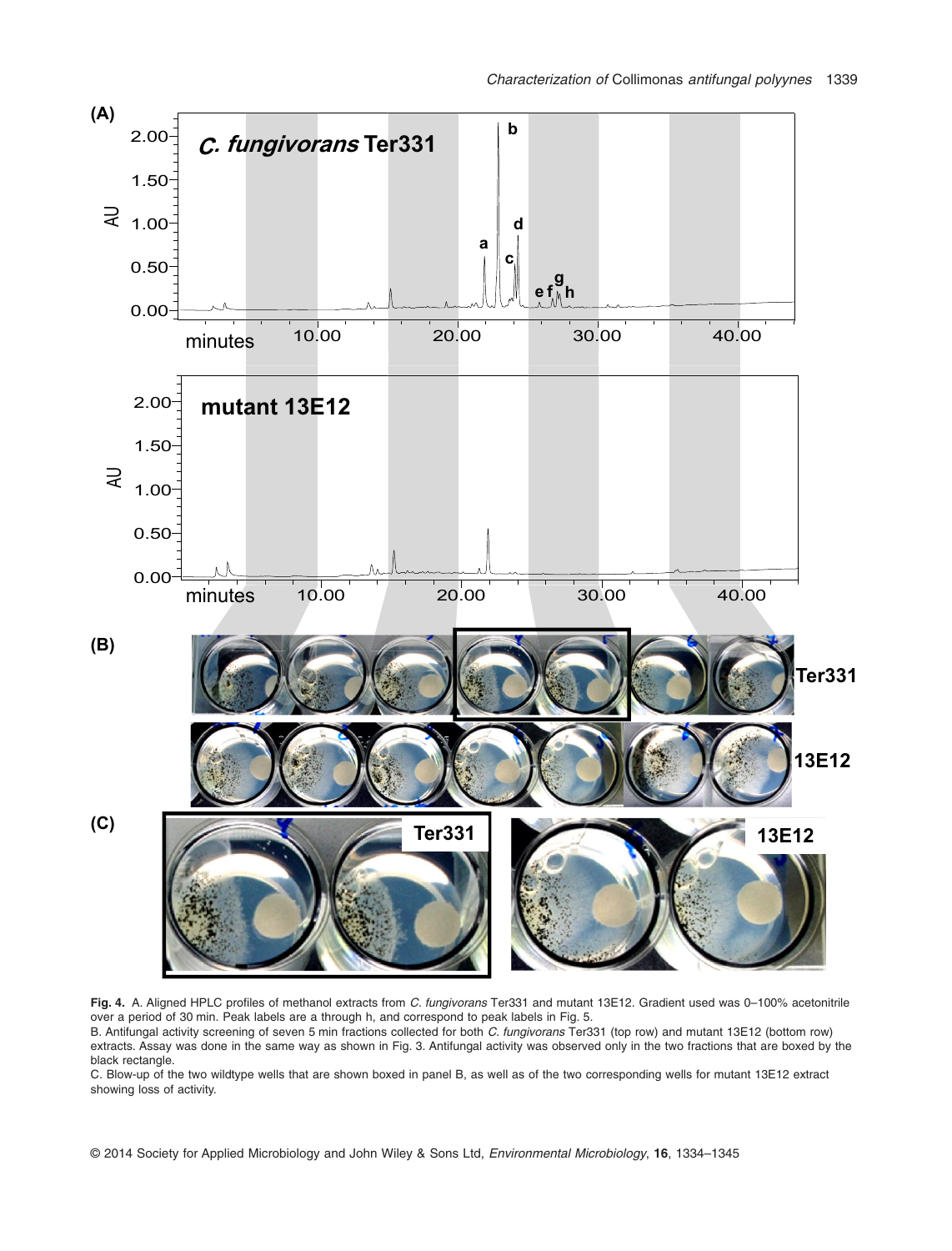

**Fig. 5.** A. Improved-resolution HPLC profile of methanol extract from *C. fungivorans* Ter331. Gradient used was 0–100% acetonitrile over a period of 50 min. Five fractions were collected (shaded areas), and asterisks mark those fractions that retained antifungal activity against *A. niger*. Peak labels are a through h, and correspond to peak labels in Fig. 4.

B. UV spectra of peaks in fractions collected from HPLC profile in panel A. The UV spectra of peaks d (32.04) and g (36.27) are not shown; they were very similar to those of c and f respectively.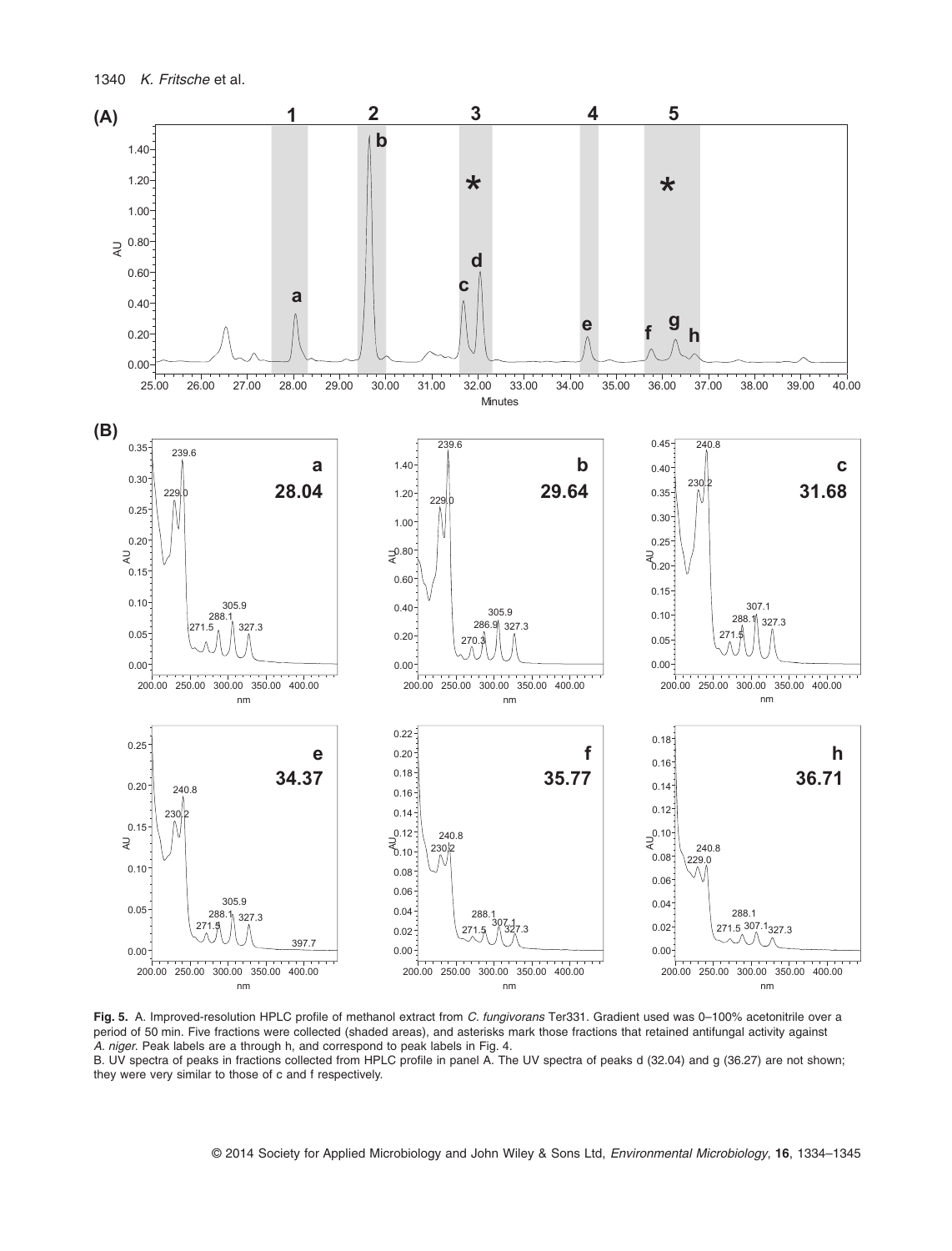antitumour antibiotics from actinomycetes, e.g. calicheamicin from *Micromonospora echinospora* sp. *calichensis* (Ahlert *et al*., 2002; Belecki *et al*., 2009). Other examples of bacterially produced polyynes are cepacin A and B from *Burkholderia cepacia* (Parker *et al*., 1984) and caryoynencin A-C from *Burkholderia caryophylli* (Kusumi *et al*., 1987; Yamaguchi *et al*., 1995). The predicted UV maxima for cepacins (226, 236, 294 and 309 nm) and caryoynencins (273, 290, 311, 331, 356 and 382 nm), based on Bohlmann and colleagues (1973), are different from those that we observed for collimomycins, suggesting that the latter represent a structure that is different from that of previously described bacterial polyynes. Initial attempts at purifying individual ene-triynes by means of semi-preparative HPLC failed because of the extreme instability of these metabolites. This behaviour has also been observed by others (Parish *et al*., 2004). However, by means of liquid chromatography-mass spectrometry (LC-MS) it was possible to derive a molecular weight for compounds b and d (Fig. 5) of 286 and 274 Da respectively. The MS data of the other peaks did not allow for an unambiguous determination of the molecular weight most likely because of decomposition, poor ionization and/or in-source fragmentation.

The mode of action of polyacetylenes is still poorly understood. It has been suggested (Dembitsky, 2006) that their cytotoxicity is related to membrane damage. This would be in line with the observation that *A. niger* responds to the presence of *C. fungivorans* Ter331 by upregulation of several genes involved in membrane fluidity (Mela *et al*., 2011). It would also be consistent with the observation (Fig. 1) that *Collimonas* induced *Aspergillus* hyperbranching, which has been linked to membrane integrity (Lin and Momany, 2004). For the actinomycete-produced antifungal polyyne L-660,631, the mode of action in *Candida albicans* was demonstrated to be inhibition of ergosterol biosynthesis (Onishi *et al*., 2006). Ergosterol is an essential component of fungal membranes, and its biosynthesis represents an attractive and selective target for the development of novel fungicides. In confrontation with *C. fungivorans* Ter331, one of the genes upregulated in *A. niger* was An03g00580 (Mela *et al*., 2011), which codes for a key enzyme in the biosynthesis of ergosterol (van den Brink *et al*., 1998). This might suggest that in *A. niger*, the membrane is a direct or indirect target of collimomycins produced by *C. fungivorans* Ter331. However, we cannot rule out other or additional targets, especially because we observed activity against oomycetes (see Supporting Information Fig. S1), which are not known to feature ergosterol in their membranes.

The data in Fig. 5 seem to suggest that the putative polyyne moiety alone is not sufficient for collimomycin activity, as several fractions featuring the same character-

# *Characterization of* Collimonas *antifungal polyynes* 1341

istic UV spectrum did not inhibit the growth of *A. niger*. The bioactivity of polyynes has been attributed in part to the reactivity of the triple bonds that these compounds possess (Abraham, 2010). Indeed, Yamaguchi and colleagues (1995) demonstrated that triyne and diyne analogues of dienetetraynic caryoynencins were less active as antifungals compared with the tetrayne analogue. However, the type of accessory groups at one or both sides of the polyyne backbone also contributes to bioactivity. For example, antimycobacterial activity of falcarindiol varied with alterations to one or both terminal groups while leaving the diyne backbone intact (Deng *et al*., 2008). We hypothesize that *C. fungivorans* Ter331 produces several different compounds that share a putative ene-triyne feature but differ in the remaining part of the molecule. Future efforts aimed at elucidating the structure of active as well as inactive collimomycins have to overcome the inherent instability of these ene-triynes (Parish *et al*., 2004). An adapted isolation and purification protocol, avoiding light, oxygen and evaporation as much as possible, followed by LC-MS and liquid chromatographynuclear magnetic resonance spectroscopy will unravel the chemistry that is important for their activity.

For many polyynes, the genetics underlying their biosynthesis are unknown. Here, we presented strong experimental evidence for the involvement of cluster K genes in the production of collimomycins by *C. fungivorans* Ter331. This cluster K features an overrepresentation of genes coding for putative fatty acid desaturases (see Supporting Information Table S1, Fig. 2). Such enzymes are often implicated in the polyyne biosynthesis. For example, in soldier beetles, monounsaturated oleic acid is converted in five steps by three desaturases into the immediate precursor of the polyacetylenic compound dihydromatricaria acid (Haritos *et al*., 2012). One of the genes in cluster K (i.e. Cf\_1132) is predicted to code for a phosphopantetheine-binding protein of the type that is often found associated as a module within polyketide synthase gene clusters, and so perhaps this protein is involved in the biosynthesis of the putative ene-triyne core (Minto and Blacklock, 2008) or in the process of decorating one or both ends of the putative ene-triyne backbone of collimomycins. Elucidation of the structure of the various collimomycins will allow a more precise mapping of cluster K genes onto its biosynthetic pathway. We hypothesize that this pathway also features CP or intermediates/products of the shikimate pathway based on the observed inability of *C. fungivorans* Ter331 mutants 10E11, 14C11 and 14G4 to produce collimomycins. The putative transporter genes found in cluster K (Cf\_1136 and Cf\_1144) may represent an adaptation by *C. fungivorans* Ter331 to transport collimomycins outside of the cell, possibly as part of a resistance mechanism.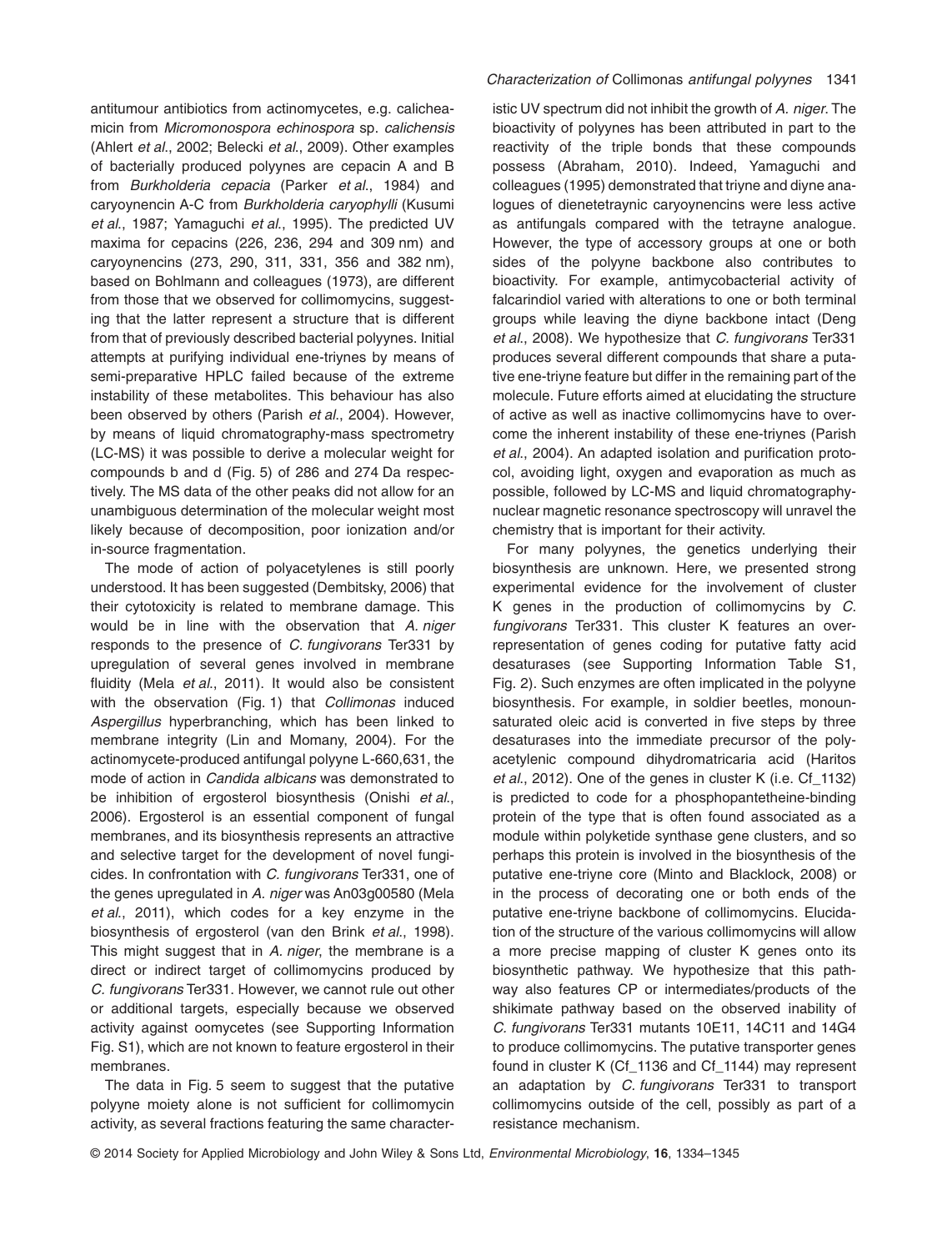# 1342 *K. Fritsche* et al*.*

In summary, the results presented here indicate that *C. fungivorans* Ter331 produces antifungal compounds (collimomycins) that likely belong to the class of the polyynes. By a combinatorial approach using mutant library screening for loss-of-function mutants and RP-HPLC analysis of agar extracts from wild type and mutants, the production of collimomycins could be linked to a cluster of genes involved in the biosynthesis of these compounds. We found a positive correlation between the possession of these genes and ability to inhibit the fungus *A. niger*. The polyynes released by *C. fungivorans* Ter331 inhibited the growth of several food spoiling and plant pathogenic fungi, and are also active against oomycetes harmful to fish or plants.

#### **Experimental procedures**

# *Microorganisms and culture conditions*

*Collimonas fungivorans* Ter331 (de Boer *et al*., 2004) was originally isolated from a coastal dune site on the island of Terschelling, the Netherlands. Strain Ter331R3 is a spontaneous rifampicin (Rif)-resistant derivative of Ter331 that was previously used (Leveau *et al*., 2006) to generate a genomewide random mutant library with plasposon pTn*Mod*-KmO*lac*Z (Dennis and Zylstra, 1998). Ter331R3 was grown on King's B (KB) agar containing 40 μg Rif ml<sup>−</sup><sup>1</sup> , while plasposon mutants were selected and grown on KB Rif supplemented with kanamycin (50 μg ml<sup>-1</sup>). Other collimonads used in this study have been described previously (Höppener-Ogawa *et al*., 2008). *Pseudomonas protegens* Pf-5 (Loper *et al*., 2012) was used as a control in some experiments. The fungi used in this study included *A. niger* N402 (Bos *et al*., 1988; ATCC 64974), *A. westerdijkiae* CBS 112803, *A. versicolor* CBS 117.34, *P. chrysogenum* CBS 306.48, *P. glabrum* CBS 328.48 and *P. expansum* CBS 112450. Fungal spores were produced by culturing the fungi on half-strength potato dextrose agar (PDA; Oxoid, Basingstoke, UK) for 4 days at 30°C. Spores were collected as described previously (Mela *et al*., 2011).

#### *Agar plate confrontation assays*

Confrontation assays between *C. fungivorans* Ter331 (or other *Collimonas* strains) and *A. niger* (or other fungi) were performed on WYA (Mela *et al*., 2011) supplemented with 2 mM *N*-acetylglucosamine. *Collimonas* was line-inoculated in the middle of the plate (Fig. 1). Ten microlitres of a suspension of 104 *A. niger* spores per millilitre in 0.9% NaCl were spot-inoculated at a distance of 2 cm from this *Collimonas* line. In a variation on this protocol, we substituted spores with agar plugs from fungal cultures on half-strength PDA to inoculate the confrontation plates.

# *Screening for* Collimonas *mutants with reduced antifungal activity*

Screening of the *C. fungivorans* Ter331 plasposon library (Leveau *et al*., 2006) for mutants with diminished antifungal

activity towards *A. niger* was performed in bottomless 96-well microtiter plates (Greiner Bio-One B.V., Alphen a/d Rijn, the Netherlands). To set up the assay, the bottom of the plates was sealed temporarily with sealing mats (Greiner Bio-One B.V.) to allow each well to be filled with 190 μl WYA-Nag and 20 μg of the pH-indicator bromocresol purple per millilitre. After removal of the sealing mat, the agar in each well was inoculated from the bottom with one of 3300 *Collimonas* mutants, while the top side was inoculated with 3 μl of a 105 ml<sup>−</sup><sup>1</sup> spore suspension of *A. niger*. The plates were incubated at 20°C for 5 days. The pH-indicator in the agar facilitated the detection of non-inhibiting *Collimonas* mutants, as a colour change from purple to yellow corresponded with the release of organic acids which typifies normal, i.e. uninhibited growth of *A. niger*. We used an inverse microscope (Leica DM IRB, Wetzlar, Germany) to confirm *Collimonas*-induced deformation of *A. niger* hyphae in yellow-coloured wells. The loss of antifungal activity by mutants was validated by retesting the same mutants in a standard agar plate confrontation assay (as described above). The plasposon insertion sites of selected mutants were determined by genomic flank sequencing (Leveau *et al*., 2006), mapped onto the genome sequence of *C. fungivorans* Ter331 (NCBI accession number CP002745) and compared with published sequences using NCBI Blast (Altschul *et al*., 1990) and the Integrated Microbial Genomes site of the Joint Genome Institute [\(http://img](http://img.jgi.doe.gov) [.jgi.doe.gov\)](http://img.jgi.doe.gov). The organization of genes into putative operons was assessed using FgenesB [\(http://www.softberry.com\)](http://www.softberry.com). Southern blotting was used to confirm that each of the selected mutants harbored a single plasposon insertion (results not shown).

# *Extraction of antifungal compound(s) from* C. fungivorans *Ter331 and activity profiling*

In a set of preliminary experiments, we discovered that extracts obtained from confrontation plates with both *A. niger* and *C. fungivorans* Ter331 and from plates with strain Ter331 alone (i.e. in the absence of the fungus) showed comparable levels of inhibition of hyphal growth. Extracts from plates with the fungus alone did not inhibit hyphal growth (not shown). These results indicated that the antifungal compound(s) were produced by *Collimonas* in the absence of *A. niger*. Therefore, subsequent analyses were performed with extracts obtained from agar plates with *Collimonas* only, thereby preventing the co-isolation of fungal metabolites.

For the extraction of antifungal compounds from *C. fungivorans* Ter331 and its plasposon mutants, strains were grown on WYA-Nag. Agar pieces of approximately 1 cm2 (surface area) were cut out, suspended in 80% acetone and shaken for 1 h at room temperature. After centrifugation at 4800 r.p.m. for 15 min, the liquid phase was transferred and acetone was evaporated by nitrogen flow. The remaining aqueous phase was acidified with trifluoroacetic acid (TFA; final concentration 0.1% v/v) and extracted with two volumes of ethyl acetate. After phase separation, the ethyl acetate was transferred to a new tube, evaporated by nitrogen flow and the dried extract was dissolved in 100% HPLC-pure methanol. To normalize the volumes between the different samples, we used 4 μl of methanol for every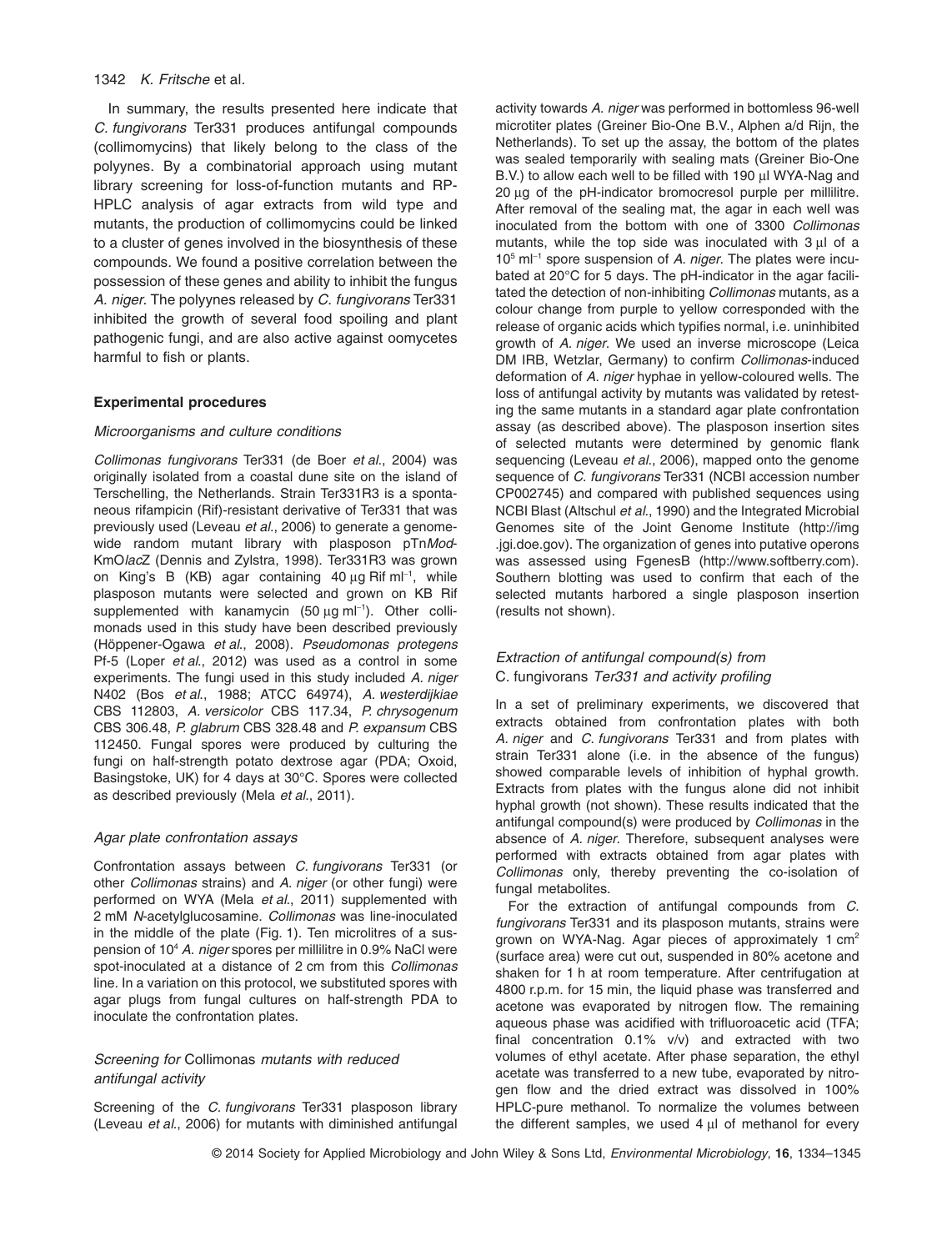10 g of agar material that entered the extraction protocol. Aliquots of the extracts were immediately tested in confrontation assays with *A. niger* or stored at −20 C. The inhibition assays were performed in 24-well plates containing in each well 1 ml WYA-Nag. *Aspergillus niger* was inoculated (5 μl of a suspension of 10<sup>6</sup> spores per ml in 0.9% NaCl) in each well and away from the centre of the well, grown o/n at 30°C, at which point 5 μl of an extract in methanol or methanol only (control) was deposited on a Whatman filter paper disc (5 mm diameter) that was placed on the agar surface opposite of the expanding *A. niger* colony. Plates were incubated at 30°C, and inhibition of hyphal growth was scored after overnight incubation with an inverted microscope.

## *RP-HPLC analysis and fractionation*

Agar plate extracts of cultures of wildtype strain Ter331 and mutant 13E12 were analysed by RP-HPLC (Waters Chromatography B.V., Etten-Leur, the Netherlands) equipped with a Waters 996 photodiode array detector. The separations were performed on a Waters Symmetry C18RP column (5 μm,  $3.9 \times 150$  mm) with a flow of 0.5 ml min<sup>-1</sup>. The solvent was water/acetonitrile containing 0.1% TFA. A linear gradient from 0% to 100% acetonitrile with 0.1% TFA was applied over 30 min or 50 min for improved resolution of peaks. UV detection took place at 240 nm. Fractions were collected and acetonitrile was evaporated under nitrogen flow. After addition of 0.1% (v/v) TFA to the aqueous phase, the fractions were extracted with two volumes of ethyl acetate. The ethyl acetate phase was transferred to a new tube, evaporated under nitrogen flow and the dried fractions were dissolved in MeOH, and used in 24-well inhibition assays as described above. The LC-UV-MS measurements were done on a Thermo Finnigan system (all components from Thermo Fisher Scientific, San Jose, CA, USA): Finnigan Surveyor Autosampler, MS Pump Plus HPLC, PDA Plus detector and Finnigan LXQ mass spectrometer with electrospray ionization-interface with positive ionization. Data were processed with XCALIBUR software (Thermoquest, Breda, The Netherlands). Column and solvents were the same as described above.

# *PCR-based detection of cluster K genes*

Four pairs of degenerated primers were designed to amplify orthologues of Cf\_1133, \_1138, \_1139 and \_1141, based on alignment of these genes from *C. fungivorans* Ter331 with those found on the genomes of *B. vietnamiensis* G4, *B. ambifaria* Mex5, *B. ambifaria* IOP 40-10, *P. protegens* Pf-5 and *Streptomyces* sp. Mg-1. Primer sequences were as follows: 1133A\_f1, GCICAYATGCCNTGGATG; 1133A\_r1, AAIGCRTGRTGRTTRTTYTG; 1138B\_f1, TGGTAYCAYGG IYTNMGITAYGA; 1138B\_r1, GCIACRTCYTTRTCYTCCAT; 1139B\_f2, ATGACNCAYTGGAARCAYCA; 1139B\_r1, CCRA ARAANARIGCNGTRCA; 1141B\_f1, GARYTIGTNTGGCAR MG; 1141B\_r1, ACCATIGCCATYTGDATRAA. Bacterial DNA (1  $\mu$ l of 10 ng  $\mu$ l<sup>-1</sup>) was added to a 25  $\mu$ l (final volume) mixture containing 0.8 μM of each primer, 200 μM dNTPs, 2.5 μl of 10× buffer (Promega, Leiden, the Netherlands), 2.5 mM MgCl2 and 0.04 U *Taq* polymerase. Thermal cycling included the initial denaturation step of 95°C for 3 min, followed by a touchdown program in which the annealing temperature decreased from 63°C by 1°C per cycle during the first 12 cycles, followed by 13 cycli at 52°C for 30 s. The denaturing step was 30 s at 94°C, and the elongation step was 50 s at 72°C. Cycling was completed by a final step of 5 min at 72°C.

#### **Acknowledgements**

The authors thank Arthur Ram for providing *A. niger* N402, Rob Samson for access to other *Aspergillus* and *Penicillium* spp., Saskia Gerards for maintenance of the *C. fungivorans* Ter331 plasposon library, Menno van der Voort for analytical assays on the agar extracts and Elbert van der Klift and Frank Claassen for their help with HPLC. This research was supported in part by funds from the Netherlands Genomics Initiative/Ecogenomics cluster and by startup funds to JHJL at UC Davis. This is NIOO-KNAW publication number 5573.

# **References**

- Abraham, W.-R. (2010) Biosynthetic oils, fats, terpenes, sterols, waxes: analytical methods, diversity, characteristics. In *Handbook of Hydrocarbon and Lipid Microbiology*. Timmis, K.N. (ed.). Berlin, Germany: Springer-Verlag, pp. 79–95.
- Ahlert, J., Shepard, E., Lomovskaya, N., Zazopoulos, E., Staffa, A., Bachmann, B.O., *et al*. (2002) The calicheamicin gene cluster and its iterative type I enediyne PKS. *Science* **297:** 1173–1176.
- Altschul, S.F., Gish, W., Miller, W., Myers, E.W., and Lipman, D.J. (1990) Basic local alignment search tool. *J Mol Biol* **215:** 403–410.
- Belecki, K., Crawford, J.M., and Townsend, C.A. (2009) Production of octaketide polyenes by the calicheamicin polyketide synthase CalE8: implications for the biosynthesis of enediyne core structures. *J Amer Chem Soc* **131:** 12564–12566.
- de Boer, W., Leveau, J.H.J., Kowalchuk, G.A., Klein Gunnewiek, P.J.A., Abeln, E.C.A., Figge, M.J., *et al*. (2004) *Collimonas fungivorans* gen. nov., sp nov., a chitinolytic soil bacterium with the ability to grow on living fungal hyphae. *Int J Syst Evol Microbiol* **54:** 857–864.
- Bohlmann, F., Burkhardt, T., and Zdero, C. (1973) *Naturally Occurring Acetylenes*. London, UK: Academic Press.
- Bos, C.J., Debets, A.J., Swart, K., Huybers, A., Kobus, G., and Slakhorst, S.M. (1988) Genetic analysis and the construction of master strains for assignment of genes to six linkage groups in *Aspergillus niger*. *Curr Genet* **14:** 437– 443.
- van den Brink, H.J.M., van Gorcom, R.F.M., van den Hondel, C., and Punt, P.J. (1998) Cytochrome P450 enzyme systems in fungi. *Fungal Genet Biol* **23:** 1–17.
- Dembitsky, V.M. (2006) Anticancer activity of natural and synthetic acetylenic lipids. *Lipids* **41:** 883–924.
- Deng, S., Wang, Y., Inui, T., Chen, S.-N., Farnsworth, N.R., Cho, S., *et al*. (2008) Anti-TB polyynes from the roots of *Angelica sinensis*. *Phytoter Res* **22:** 878–882.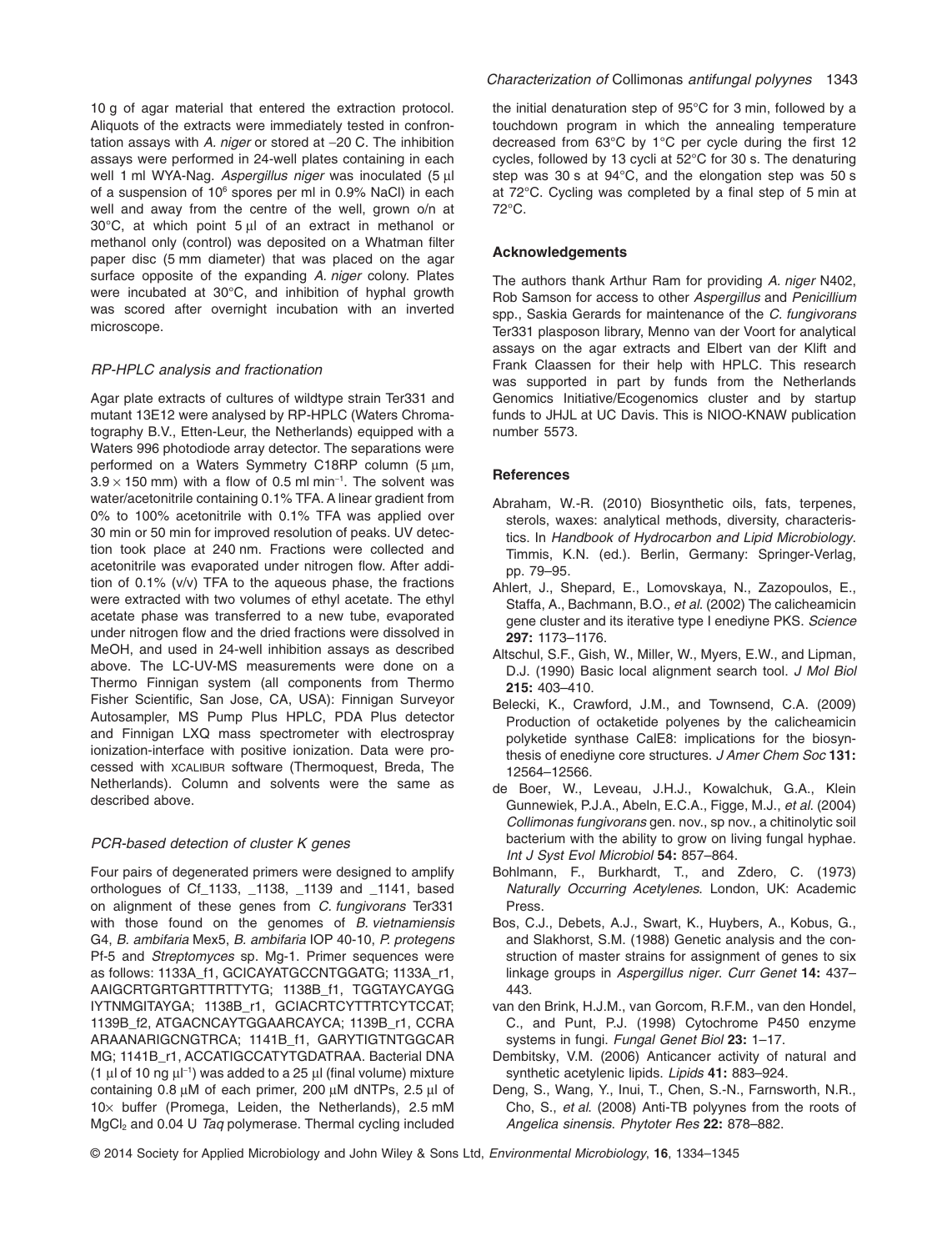- Dennis, J.J., and Zylstra, G.J. (1998) Plasposons: modular self-cloning minitransposon derivatives for rapid genetic analysis of gram-negative bacterial genomes. *Appl Environ Microbiol* **64:** 2710–2715.
- Fritsche, K., de Boer, W., Gerards, S., van den Berg, M., van Veen, J.A., and Leveau, J.H.J. (2008) Identification and characterization of genes underlying chitinolysis in *Collimonas fungivorans* Ter331. *FEMS Microbiol Ecol* **66:** 123–135.
- Hakvag, S., Fjaervik, E., Klinkenberg, G., Borgos, S.E.F., Josefsen, K.D., Ellingsen, T.E., and Zotchev, S.B. (2009) Violacein-producing *Collimonas* sp. from the sea surface microlayer of coastal waters in Trondelag, Norway. *Marine Drugs* **7:** 576–588.
- Haritos, V.S., Horne, I., Damcevski, K., Glover, K., Gibb, N., Okada, S., and Hamberg, M. (2012) The convergent evolution of defensive polyacetylenic fatty acid biosynthesis genes in soldier beetles. *Nat Commun* **3:** 1150.
- Hassan, K.A., Johnson, A., Shaffer, B.T., Ren, Q.H., Kidarsa, T.A., Elbourne, L.D.H., *et al*. (2010) Inactivation of the GacA response regulator in Pseudomonas fluorescens Pf-5 has far-reaching transcriptomic consequences. *Environ Microbiol* **12:** 899–915.
- Herrmann, K.M. (1999) The shikimate pathway. *Annu Rev Plant Physiol Plant Mol Biol* **50:** 473–503.
- Holden, H.M., Thoden, J.B., and Raushel, F.M. (1999) Carbamoyl phosphate synthetase: an amazing biochemical odyssey from substrate to product. *Cell Mol Life Sci* **56:** 507–522.
- Höppener-Ogawa, S., de Boer, W., Leveau, J.H.J., van Veen, J.A., de Brandt, E., Vanlaere, E., *et al*. (2008) *Collimonas* arenae sp nov and *Collimonas pratensis* sp nov., isolated from (semi-)natural grassland soils. *Int J Syst Evol Microbiol* **58:** 414–419.
- Kusumi, T., Ohtani, I., Nishiyama, K., and Kakisawa, H. (1987) Caryoynencins, potent antibiotics from a plant pathogen *Pseudomonas caryophylli*. *Tetrahedron Lett* **28:** 3981–3984.
- Lee, E.H., and Shafer, W.M. (1999) The farAB-encoded efflux pump mediates resistance of gonococci to longchained antibacterial fatty acids. *Mol Microbiol* **33:** 839– 845.
- Leveau, J.H.J., and Preston, G.M. (2008) Bacterial mycophagy: definition and diagnosis of a unique bacterialfungal interaction. *New Phytol* **177:** 859–876.
- Leveau, J.H.J., Gerards, S., Fritsche, K., Zondag, G., and van Veen, J.A. (2006) Genomic flank-sequencing of plasposon insertion sites for rapid identification of functional genes. *J Microbiol Methods* **66:** 276– 285.
- Leveau, J.H.J., Uroz, S., and de Boer, W. (2010) The bacterial genus *Collimonas*: mycophagy, weathering and other adaptive solutions to life in oligotrophic soil environments. *Environ Microbiol* **12:** 281–292.
- Lin, X., and Momany, M. (2004) Identification and complementation of abnormal hyphal branch mutants ahbA1 and ahbB1 in *Aspergillus nidulans*. *Fungal Genet Biol* **41:** 998– 1006.
- Loper, J.E., and Gross, H. (2007) Genomic analysis of antifungal metabolite production by *Pseudomonas fluorescens* Pf-5. *Eur J Plant Pathol* **119:** 265–278.
- Loper, J.E., Hassan, K.A., Mavrodi, D.V., Davis, E.W., Lim, C.K., Shaffer, B.T., *et al*. (2012) Comparative genomics of plant-associated *Pseudomonas* spp: insights into diversity and inheritance of traits involved in multitrophic interactions. *PLoS Genet* **8:** e1002784.
- Matz, C., Deines, P., Boenigk, J., Arndt, H., Eberl, L., Kjelleberg, S., and Jürgens, K. (2004) Impact of violaceinproducing bacteria on survival and feeding of bacterivorous nanoflagellates. *Appl Environ Microbiol* **70:** 1593–1599.
- Mela, F., Fritsche, K., de Boer, W., van Veen, J.A., de Graaff, L.H., van den Berg, M., and Leveau, J.H.J. (2011) Dual transcriptional profiling of a bacterial/fungal confrontation: *Collimonas fungivorans* versus *Aspergillus niger*. *ISME J* **5:** 1494–1504.
- Mela, F., Fritsche, K., de Boer, W., van den Berg, M., van Veen, J.A., Maharaj, N.N., and Leveau, J.H.J. (2012) Comparative genomics of bacteria from the genus *Collimonas*: linking (dis)similarities in gene content to phenotypic variation and conservation. *Environ Microbiol Rep* **4:** 424– 432.
- Minto, R.E., and Blacklock, B.J. (2008) Biosynthesis and function of polyacetylenes and allied natural products. *Prog Lipid Res* **47:** 233–306.
- Onishi, J.C., Abruzzo, G.K., Fromtling, R.A., Garrity, G.M., Milligan, J.A., Pelak, B.A., and Rozdilsky, W. (2006) Mode of action of L-660,631 in *Candida albicans*. *Ann NY Acad Sci* **544:** 229.
- Parish, C.A., Huber, J., Baxter, J., Gonzalez, A., Collado, J., Platas, G., *et al*. (2004) A new ene-triyne antibiotic from the fungus *Baeospora myosura*. *J Nat Prod* **67:** 1900– 1902.
- Parker, W.L., Rathnum, M.L., Seiner, V., Trejo, W.H., Principe, P.A., and Sykes, R.B. (1984) Cepacin-A and cepacin-B, 2 new antibiotics produced by *Pseudomonas cepacia*. *J Antibiot* **37:** 431–440.
- Paulsen, I.T., Press, C.M., Ravel, J., Kobayashi, D.Y., Myers, G.S.A., Mavrodi, D.V., *et al*. (2005) Complete genome sequence of the plant commensal *Pseudomonas fluorescens* Pf-5. *Nat Biotechnol* **23:** 873–878.
- Shi Shun, A.L.K., and Tykwinski, R.R. (2006) Synthesis of naturally occurring polyynes. *Angew Chem Int* **45:** 1034– 1057.
- Yamaguchi, M., Park, H.J., Ishizuka, S., Omata, K., and Hirama, M. (1995) Chemistry and antimicrobial activity of caryoynencins analogs. *J Med Chem* **38:** 5015– 5022.

## **Supporting information**

Additional Supporting Information may be found in the online version of this article at the publisher's web-site:

**Fig. S1.** Hyphal growth of *A. niger*, *A. versicolor*, *A. westerdijkiae*, *P. chrysogenum* and *P. glabrum* in the absence and presence of *C. fungivorans* Ter331 or mutants 13E12 and 8G9.

**Fig. S2.** HPLC trace for extract from mutant 28A12 (top) compared with those of Ter331 wt (middle) and mutant 13E12 (bottom). HPLC conditions were different from those shown